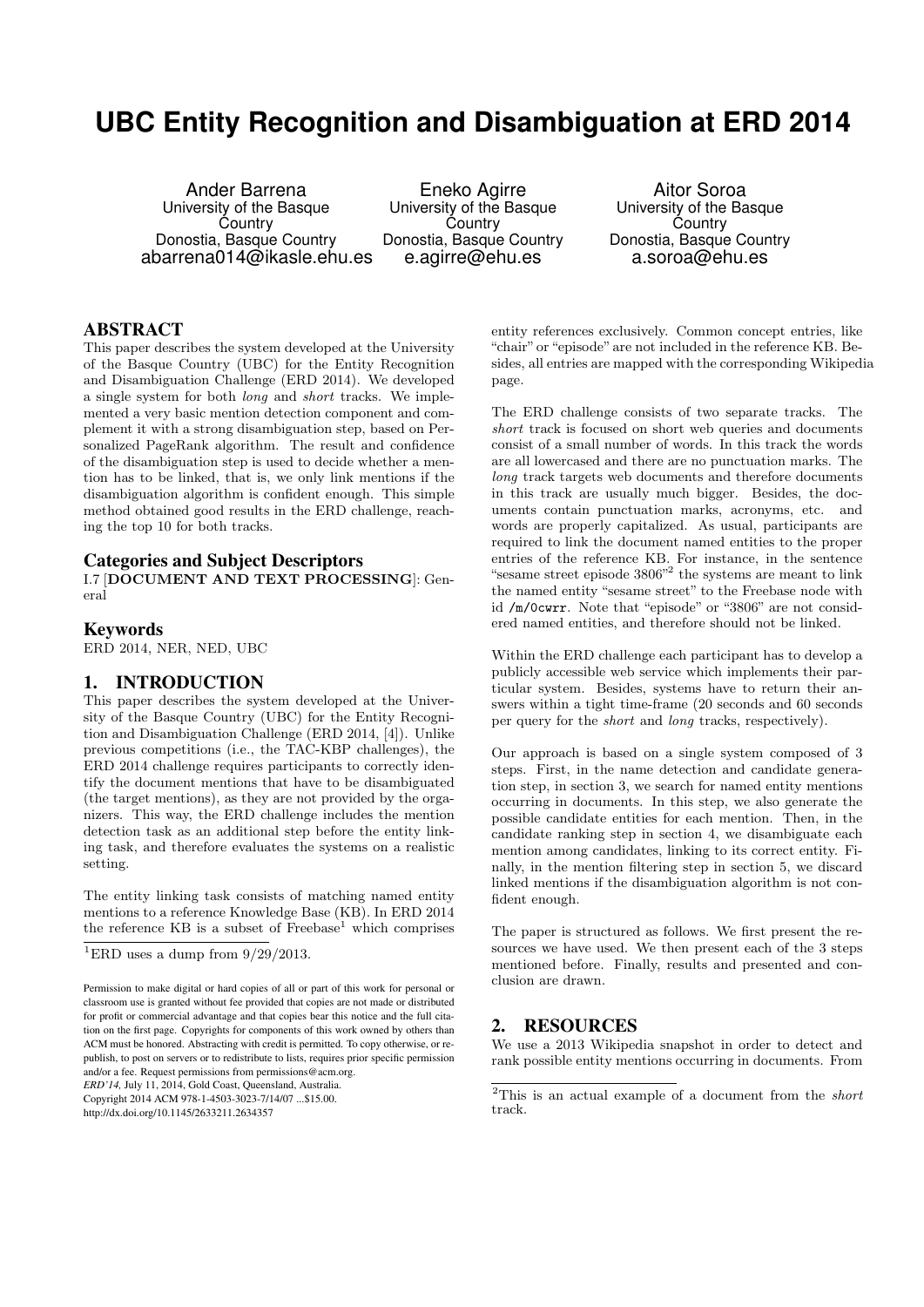the snapshot we extract two information resources: a dictionary and graph with entity relations.

We represent the whole Wikipedia as an undirected graph. Nodes are Wikipedia articles, and edges represent hyperlinks between articles. ERD organizers release the reference KB with Freebase entities, keeping only those entities that have Wikipedia entry associated with them. Using this resource we map graph nodes to corresponding Freebase identifiers. Those nodes having no corresponding Freebase identifier are left untouched. Note that no edge is removed from the graph.

The dictionary is an association between strings and graph nodes. We construct the dictionary using article titles, redirections, disambiguation pages, and anchor text. Mentions are lowercased and all text between parenthesis is removed. If the mention links to a disambiguation page, it is associated with all possible articles the disambiguation page points to. Each association between a string and article is scored with the prior probability, estimated as the number of times that the mention occurs in the anchor text of an article divided by the total number of occurrences of the mention. Note that our dictionary can disambiguate any mention, just returning the article with highest score (most frequent sense baseline, or MFS).

# 3. MENTION DETECTION AND CANDIDATE GENERATION

In this step we identify all strings appearing as an entry in our dictionary. We scan the document tokens from left to right and consider the longest possible span which has a dictionary entry as a candidate mention. For example, in the example above our system will select both "sesame street" and "episode" as candidate mentions. It would not consider "sesame" (there is already a longer match) nor "3806" (it has no entry in the dictionary).

Mention detection is further complicated in the long track, as the system also needs to compute the actual offsets (in bytes) of each detected mention. This step turned to be more complex than expected, mainly due to the encoding and end-of-line issues.

The method described above identify mentions which refer to named entities ("sesame street") but also mentions referring to general concepts ("episode"). We further apply a heuristic to identify which mentions refer to named entities, by discarding those mentions that do not contain any uppercase character. This heuristic is only applied on the long track, as short documents comprise lowercased words only.

Candidate generation is performed by just considering all graph nodes linked to a particular mention in the dictionary.

# 4. CANDIDATE RANKING

In order to disambiguate the recognized mentions given the candidates, we applied Personalized PageRank (PPR) on the Wikipedia graph using freely available software  $[2, 1]^3$ .

The PageRank algorithm [3] ranks the vertices in a graph according to their relative structural importance. Alternatively, PageRank can also be viewed as the result of a random walk process, where the final rank of a node represents the probability of a random walk over the graph ending on that node, at a sufficiently large time. Personalized PageRank [7] is a variant of the PageRank algorithm which biases the computation to prefer certain nodes of the graph.

In our setting, the input comprises the target entity mention and its context (the mentions detected in the whole document). We compute the PPR algorithm over the graph initializing it to the set of all articles referred by the mentions words, excluding the articles from the target mention itself. In the initialization step we use the prior probabilities for each mention-article association. The PPR algorithm produces a probability distribution over all Wikipedia articles. We multiply the prior probability of the target mention with the PageRank probabilities before computing the final ranks. Finally, we select the article with highest rank in among the possible articles for the target entity mention. In the rare cases where no known mention is found in the context, we return the node with the highest prior.

Due to the naive name detection of our system, an due to timeout issues, we are sometimes unable to disambiguate all the document mentions. This is particularly important on the long track, where documents may contain a large number of mentions. We calculated that our PPR algorithm is able to disambiguate up to 20 mentions within the provided timeframe. We thus select the mentions to be disambiguated using the PPR algorithm, and apply the MFS baseline on the rest.

We sort the candidate mentions in ascending order according to the prior value of its most frequent sense. We disambiguate the first 20 mentions using the PPR algorithm, and assign the MFS baseline to the rest. The motivation behind this step is that mentions whose sense distribution is very skewed towards the most frequent sense are in principle easier to disambiguate. Thus, we reserve the more complex PPR algorithm to the difficult cases only. Note that in the short track there are less than 20 mentions per document. so we were able to disambiguate all of them using PPR.

As a result from the disambiguation step, we obtain a graph node for each candidate mention. This graph node may refer to a Freebase entity or to a general Wikipedia article. In the latter case we produce no output for the mention, that is, we discard a mention whenever the disambiguator links it to an non-entity node. Note that this way we use the disambiguation output as a method of filtering out mentions which do not refer to named entities.

# 5. FURTHER FILTERING MENTIONS

The last paragraph describes our general method to discard mentions which are not named entities. During development we saw that this method alone was not good enough to decide when to discard a mention. When analyzing the results, we found out many cases where the mention is an obvious concept but the disambiguator links it to a KB entity. We thus decided to further filter out mentions according to the confidence value given by the disambiguator: when this con-

 $^3$ http://ixa $2.\,\mathrm{si.ehu.}$ es/ukb